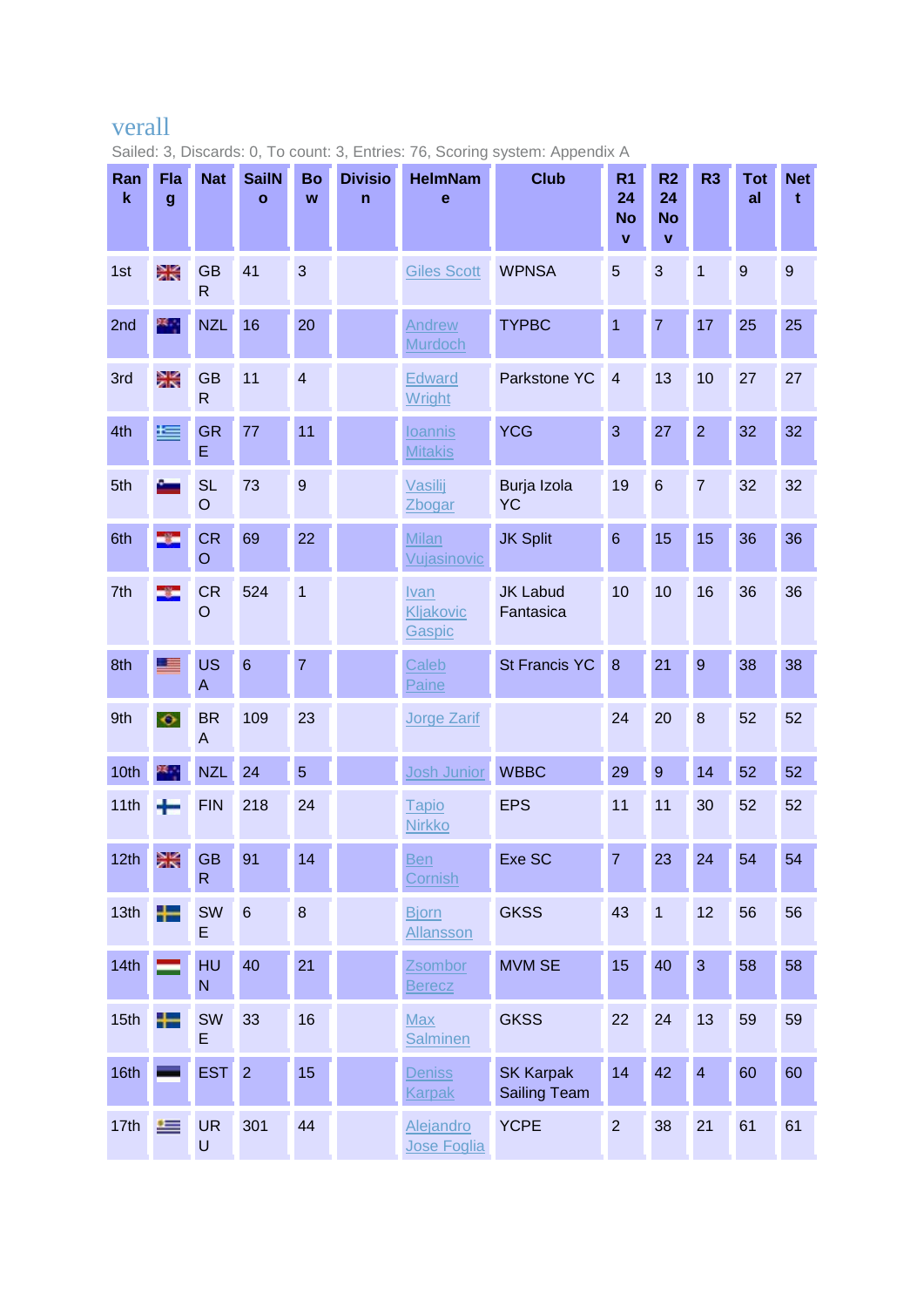| Ran<br>$\mathbf k$ | Fla<br>$\boldsymbol{g}$ | <b>Nat</b>                           | <b>SailN</b><br>$\mathbf{o}$ | <b>Bo</b><br>W | <b>Divisio</b><br>$\mathsf{n}$ | <b>HelmNam</b><br>$\mathbf e$     | <b>Club</b>                                                 | R <sub>1</sub><br>24<br><b>No</b><br>$\mathbf{V}$ | R <sub>2</sub><br>24<br><b>No</b><br>$\mathbf v$ | R <sub>3</sub> | <b>Tot</b><br>al | <b>Net</b><br>t |
|--------------------|-------------------------|--------------------------------------|------------------------------|----------------|--------------------------------|-----------------------------------|-------------------------------------------------------------|---------------------------------------------------|--------------------------------------------------|----------------|------------------|-----------------|
| 18th               |                         | <b>NE</b><br>D                       | 842                          | 10             |                                | Pieter-Jan<br>Postma              | Delta Lloyd                                                 | 27                                                | 29                                               | 5              | 61               | 61              |
| 19th               | ×.                      | <b>AU</b><br>S                       | 261                          | $6\phantom{1}$ |                                | Oliver<br><b>Tweddell</b>         | Sandringham<br><b>YC</b>                                    | 17                                                | 12                                               | 39             | 68               | 68              |
| 20th               |                         | <b>FR</b><br>A                       | 112                          | 12             |                                | Jonathan<br>Lobert                | <b>SNO Nantes</b>                                           | 45                                                | $\overline{5}$                                   | 19             | 69               | 69              |
| 21st               |                         | CZ<br>E                              | 5                            | 30             | J                              | Ondrej<br><b>Teply</b>            | <b>YCBrno</b>                                               | 28                                                | 14                                               | 27             | 69               | 69              |
| 22n<br>d           |                         | <b>GE</b><br>$\overline{\mathsf{R}}$ | 259                          | 34             |                                | Phillip<br><b>Kasueske</b>        | <b>VSaW</b>                                                 | 34                                                | 28                                               | 11             | 73               | 73              |
| 23rd               | $\pm$                   | DE<br>N                              | $\overline{2}$               | 40             |                                | Jonas<br>Hogh-<br>Christense<br>n | <b>Royal Danish</b><br><b>Yacht Club</b>                    | 23                                                | 30                                               | 20             | 73               | 73              |
| 24th               |                         | <b>FR</b><br>A                       | 17                           | 42             | $\mathsf J$                    | Fabian Pic                        | <b>SRR</b>                                                  | 13                                                | 36                                               | 25             | 74               | 74              |
| 25th               | x.                      | <b>ES</b><br>P                       | $\overline{2}$               | 26             |                                | Alex<br><b>Muscat</b>             | <b>Club Nautica</b><br>Garraf                               | 40                                                | 17                                               | 18             | 75               | 75              |
| 26th               | <b>FEB</b>              | <b>US</b><br>A                       | $\overline{\mathbf{4}}$      | 80             |                                | Zach<br><b>RAILEY</b>             |                                                             | 26                                                | 18                                               | 34             | 78               | 78              |
| 27th               |                         | <b>RU</b><br>$\mathsf{S}$            | 57                           | 28             |                                | Egor<br><b>Terpigorev</b>         | <b>CSP</b><br>Hlebnikovo,<br>Fantastica,<br><b>CSKA VMF</b> | 36                                                | 16                                               | 29             | 81               | 81              |
| 28th               |                         | <b>CR</b><br>$\circ$                 | 52                           | 47             | $\mathsf J$                    | Nenad<br><b>Bugarin</b>           | <b>YC Labud</b>                                             | 20                                                | 41                                               | 23             | 84               | 84              |
| 29th               |                         | <b>RU</b><br>S                       | $6\phantom{a}$               | 31             | $\mathsf J$                    | <b>Arkadiy</b><br>Kistanov        |                                                             | $\overline{9}$                                    | 43                                               | 33             | 85               | 85              |
| 30th               |                         | <b>RU</b><br>$\mathbb S$             | $\overline{2}$               | 67             |                                | <b>Aleksey</b><br><b>Borisov</b>  |                                                             | 25                                                | 26                                               | 35             | 86               | 86              |
| 31st               |                         | <b>RU</b><br>$\mathbb S$             | $\overline{7}$               | 68             |                                | Vladimir<br><b>Krutskikh</b>      | Fantastica                                                  | 16                                                | 32                                               | 43             | 91               | 91              |
| 32n<br>$\sf d$     |                         | <b>ITA</b>                           | 66                           | 25             |                                | <b>Enrico</b><br>Voltolini        |                                                             | 48                                                | $\bf 8$                                          | 36             | 92               | 92              |
| 33rd               | ш                       | <b>ITA</b>                           | 117                          | 18             |                                | Giorgio<br>Poggi                  | <b>SVGDF</b>                                                | 35                                                | 25                                               | 32             | 92               | 92              |
| 34th               | ÷                       | ${\sf CR}$<br>$\mathsf O$            | $\overline{1}$               | 56             |                                | <b>Josip Olujic</b>               | <b>JK Labud</b>                                             | 18                                                | 45                                               | 31             | 94               | 94              |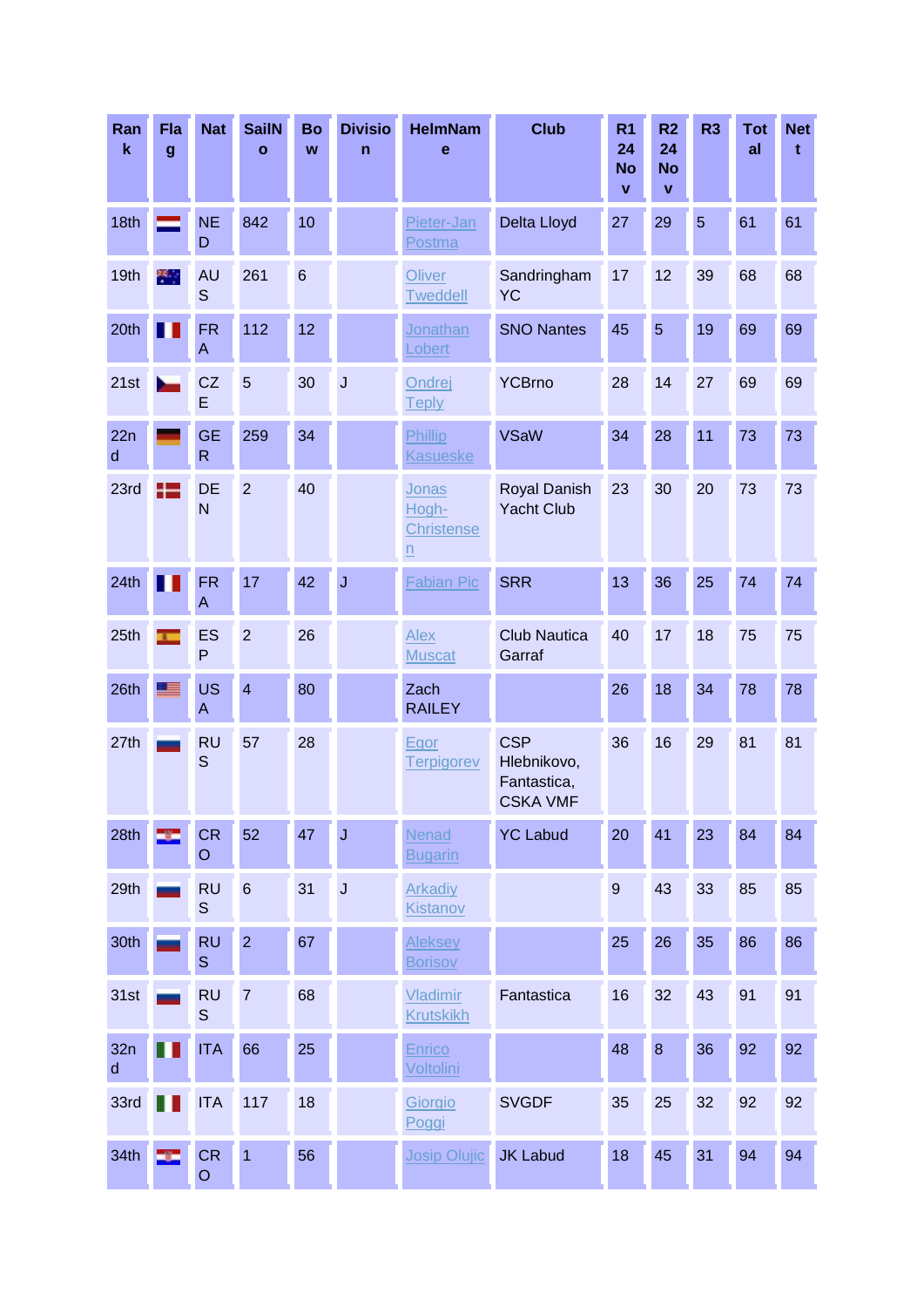| Ran<br>$\mathbf k$  | Fla<br>$\boldsymbol{g}$     | <b>Nat</b>                           | <b>SailN</b><br>$\mathbf{o}$ | <b>Bo</b><br>W | <b>Divisio</b><br>$\mathsf{n}$ | <b>HelmNam</b><br>e                  | <b>Club</b>                        | R <sub>1</sub><br>24<br><b>No</b><br>$\mathbf{v}$ | R <sub>2</sub><br>24<br><b>No</b><br>V | R <sub>3</sub>       | <b>Tot</b><br>al | <b>Net</b><br>t        |
|---------------------|-----------------------------|--------------------------------------|------------------------------|----------------|--------------------------------|--------------------------------------|------------------------------------|---------------------------------------------------|----------------------------------------|----------------------|------------------|------------------------|
| 35th                | $\mathbf{C}^{\star}$        | <b>TU</b><br>$\mathsf{R}$            | 21                           | 32             |                                | <b>Alican</b><br>Kaynar              | FenerbahAge<br><b>SK</b>           | 59                                                | 31                                     | $6\phantom{1}6$      | 96               | 96                     |
| 36th                | H.                          | <b>CA</b><br>$\mathsf{N}$            | 110                          | 33             |                                | <b>Martin</b><br><b>Robitaille</b>   | <b>CVL/RCYC</b>                    | 30                                                | 44                                     | 22                   | 96               | 96                     |
| 37th                | ╬═                          | <b>NO</b><br>$\mathsf{R}$            | $\mathbf{1}$                 | 19             |                                | <b>Anders</b><br>Pedersen            | <b>DSSF</b>                        | 21                                                | $\overline{4}$                         | 77<br><b>BF</b><br>D | 102              | 10<br>$\overline{2}$   |
| 38th                | X.                          | <b>AU</b><br>S                       | 41                           | $\overline{2}$ | $\overline{\mathsf{J}}$        | <b>Jake Lilley</b>                   | <b>RQYS</b>                        | 56                                                | $\overline{2}$                         | 45                   | 103              | 10<br>3                |
| 39th                |                             | <b>ITA</b>                           | 123                          | 27             |                                | Filippo<br><b>Baldassari</b>         | <b>SVGDF</b>                       | 41                                                | 39                                     | 26                   | 106              | 10<br>6                |
| 40th                |                             | PO<br>$\mathsf{R}$                   | 5                            | 37             |                                | Frederico<br>Melo                    | Cncascais                          | 32                                                | 35                                     | 41                   | 108              | 10<br>8                |
| 41st                |                             | <b>EST</b>                           | 11                           | 29             |                                | Lauri<br>Väinsalu                    | <b>ROPK/TREV</b><br>$\overline{2}$ | 33                                                | 59                                     | 28                   | 120              | 12<br>$\boldsymbol{0}$ |
| 42n<br>$\mathsf{d}$ |                             | <b>ITA</b>                           | 146                          | 13             |                                | <b>Michele</b><br>Paoletti           | <b>SVBG</b>                        | 12                                                | 34                                     | 77<br><b>BF</b><br>D | 123              | 12<br>3                |
| 43rd                | $\overline{\phantom{a}}$    | <b>ES</b><br>P                       | 17                           | 38             |                                | Pablo<br>Guitian<br><b>Sarria</b>    | C.N.ELCANO                         | 50                                                | 37                                     | 38                   | 125              | 12<br>5                |
| 44th                |                             | <b>ITA</b>                           | 147                          | 53             |                                | <b>Simone</b><br>Ferrarese           | Circola Vela<br>Bari               | 37                                                | 51                                     | 40                   | 128              | 12<br>8                |
| 45th                | Ж                           | <b>GB</b><br>R                       | 18                           | 46             |                                | <b>James</b><br>Hadden               | <b>WPNSA</b>                       | 42                                                | 33                                     | 54                   | 129              | 12<br>9                |
| 46th                |                             | <b>CH</b><br>$\mathsf{N}$            | 1225                         | 51             |                                | <b>He CHEN</b>                       | <b>Chinese YA</b>                  | 39                                                | 53                                     | 37                   | 129              | 12<br>9                |
| 47th                |                             | PO<br>L                              | 17                           | 17             |                                | <b>Piotr Kula</b>                    |                                    | 38                                                | 19                                     | 77<br><b>BF</b><br>D | 134              | 13<br>4                |
| 48th                | H                           | <b>DE</b><br>$\overline{\mathsf{N}}$ | 24                           | 54             |                                | Andre<br>Hojen<br><b>Cristiansen</b> | <b>SNV</b>                         | 47                                                | 52                                     | 42                   | 141              | 14<br>1                |
| 49th                | ж.,                         | <b>NZL</b>                           | 21                           | 58             |                                | <b>Nik Burfoot</b>                   | <b>TBC</b>                         | 46                                                | 50                                     | 46                   | 142              | 14<br>$\overline{2}$   |
| 50th                | $\mathcal{L}_{\mathcal{A}}$ | <b>AR</b><br>G                       | $\overline{1}$               | 62             | $\mathsf J$                    | <b>Fernando</b><br>Sanjurjo          | <b>YC Argentina</b>                | 44                                                | 48                                     | 52                   | 144              | 14<br>$\overline{4}$   |
| 51st                | ►                           | CZ                                   | $\overline{1}$               | 55             |                                | Michael                              | <b>YCR</b>                         | 52                                                | 55                                     | 44                   | 151              | 15                     |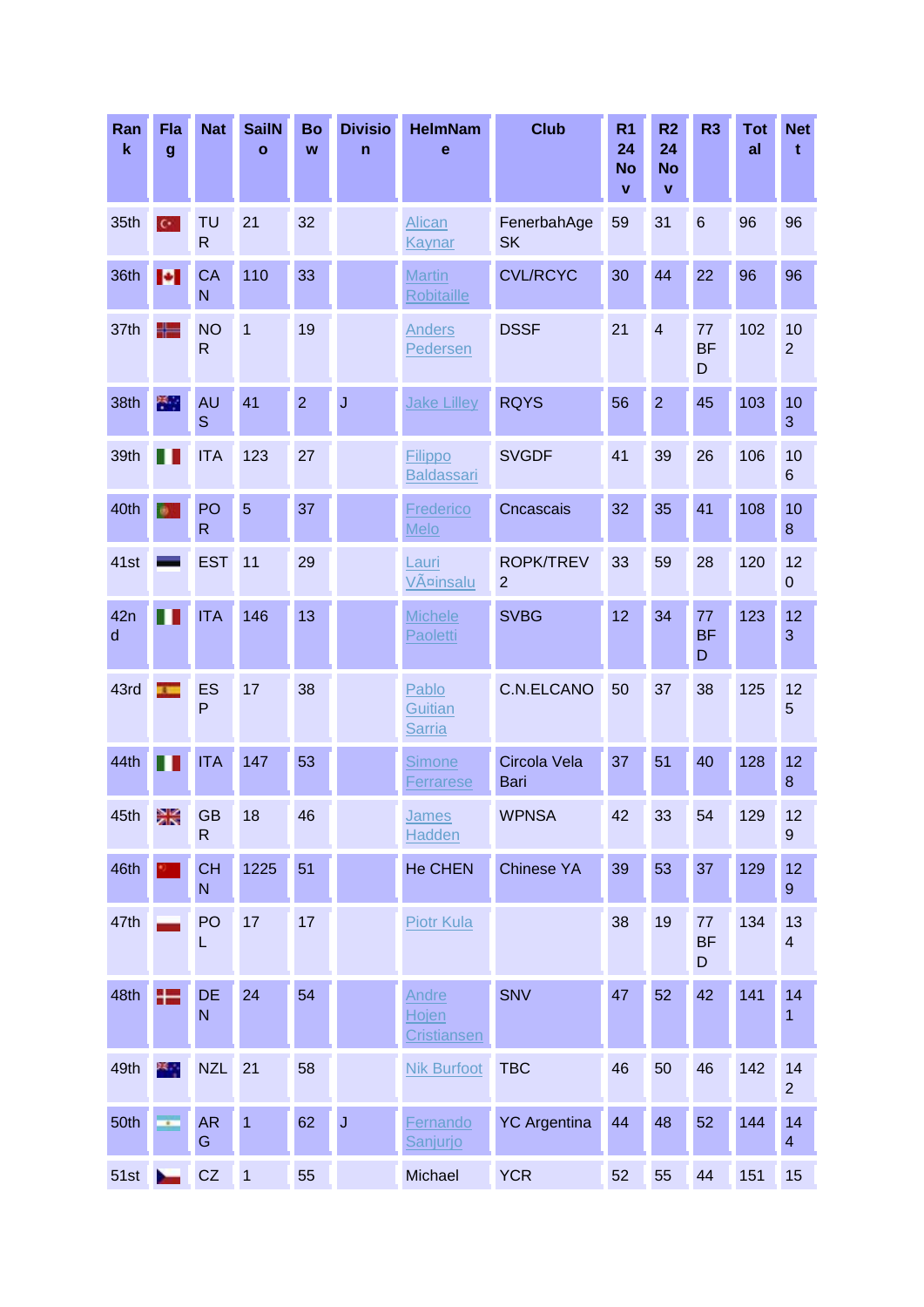| Ran<br>$\mathbf k$  | Fla<br>$\boldsymbol{g}$ | <b>Nat</b>               | <b>SailN</b><br>$\mathbf{o}$ | Bo<br>W | <b>Divisio</b><br>$\mathsf{n}$ | <b>HelmNam</b><br>$\mathbf e$      | <b>Club</b>                      | R <sub>1</sub><br>24<br><b>No</b><br>$\mathbf{V}$ | R <sub>2</sub><br>24<br><b>No</b><br>$\pmb{\mathsf{v}}$ | R <sub>3</sub>       | <b>Tot</b><br>al | <b>Net</b><br>t        |
|---------------------|-------------------------|--------------------------|------------------------------|---------|--------------------------------|------------------------------------|----------------------------------|---------------------------------------------------|---------------------------------------------------------|----------------------|------------------|------------------------|
|                     |                         | E                        |                              |         |                                | <b>MAIER</b>                       |                                  |                                                   |                                                         |                      |                  | 1                      |
| 52n<br>$\mathsf{d}$ | x.                      | ES<br>P                  | 717                          | 57      |                                | Victor<br>Gorostegui               | <b>RCM</b><br>Santander          | 53                                                | 46                                                      | 55                   | 154              | 15<br>4                |
| 53rd                | ж.,                     | <b>NZL</b>               | 8                            | 82      |                                | <b>Matt</b><br><b>COUTTS</b>       | <b>MBBC</b>                      | 31                                                | 47                                                      | 77<br><b>BF</b><br>D | 155              | 15<br>5                |
| 54th                | ٠                       | <b>FIN</b>               | 225                          | 49      |                                | <b>Mikael</b><br><b>Hyrylainen</b> | <b>NJK</b>                       | 51                                                | 57                                                      | 50                   | 158              | 15<br>8                |
| 55th                |                         | <b>CH</b><br>N           | 1226                         | 39      |                                | Lei GONG                           | <b>Chinese YA</b>                | 60                                                | 22                                                      | 77<br><b>BF</b><br>D | 159              | 15<br>$\boldsymbol{9}$ |
| 56th                | н                       | CA<br>N                  | $\overline{2}$               | 36      | $\mathsf J$                    | <b>Kyle Martin</b>                 | Royal<br>Vancouver               | 58                                                | 49                                                      | 53                   | 160              | 16<br>$\mathbf 0$      |
| 57th                | ×.,                     | <b>NZL</b>               | $111$                        | 60      |                                | <b>Karl Purdie</b>                 | <b>WBBC</b>                      | 49                                                | 54                                                      | 59                   | 162              | 16<br>$\overline{c}$   |
| 58th                | 裔                       | <b>AU</b><br>S           | 22                           | 41      | J                              | Joseph<br><b>McMillan</b>          | <b>WSC</b>                       | 54                                                | 56                                                      | 56                   | 166              | 16<br>6                |
| 59th                | ÷                       | <b>FIN</b>               | 99                           | 65      |                                | Jesse<br><b>KYLANPA</b><br>A       | <b>RPS</b>                       | 55                                                | 67                                                      | 48                   | 170              | 17<br>$\pmb{0}$        |
| 60th                | 米                       | <b>AU</b><br>S           | 26                           | 43      |                                | lan<br><b>Mckillop</b>             | R. Prince<br><b>Albert YC</b>    | 64                                                | 60                                                      | 47                   | 171              | 17<br>1                |
| 61st                | <u>e s</u>              | <b>US</b><br>A           | 11                           | 35      |                                | <b>Philip Toth</b>                 | <b>USSTS</b>                     | 62                                                | 61                                                      | 51                   | 174              | 17<br>4                |
| 62n<br>$\sf d$      | ж,                      | <b>NZL</b>               | 20                           | 69      |                                | <b>Chris Wells</b>                 | <b>NPC</b>                       | 61                                                | 62                                                      | 57                   | 180              | 18<br>0                |
| 63rd                | æ,                      | <b>NZL</b>               | $\overline{7}$               | 61      |                                | <b>Bradley</b><br><b>Douglas</b>   | <b>WBC</b>                       | 57                                                | 63                                                      | 63                   | 183              | 18<br>3                |
| 64th                | ш                       | <b>FR</b><br>A           | 42                           | 79      |                                | <b>Brendan</b><br><b>MCCARTY</b>   |                                  | 66                                                | 70                                                      | 49                   | 185              | 18<br>$\overline{5}$   |
| 65th                | ×.                      | <b>NZL</b>               | 19                           | 83      |                                | Denis<br><b>MOWBRA</b><br>Υ        | <b>NPC</b>                       | 65                                                | 66                                                      | 58                   | 189              | 18<br>$\boldsymbol{9}$ |
| 66th                | 濁                       | <b>AU</b><br>$\mathbf S$ | 10                           | 48      |                                | John<br>Condie                     | Yarra Bay 16'<br><b>Skiff SC</b> | 68                                                | 64                                                      | 60                   | 192              | 19<br>$\overline{c}$   |
| 67th                |                         | <b>RU</b><br>$\mathbb S$ | 212                          | 71      |                                | Lanfranko<br>Cirillo               | Fantastica                       | 63                                                | 68                                                      | 62                   | 193              | 19<br>3                |